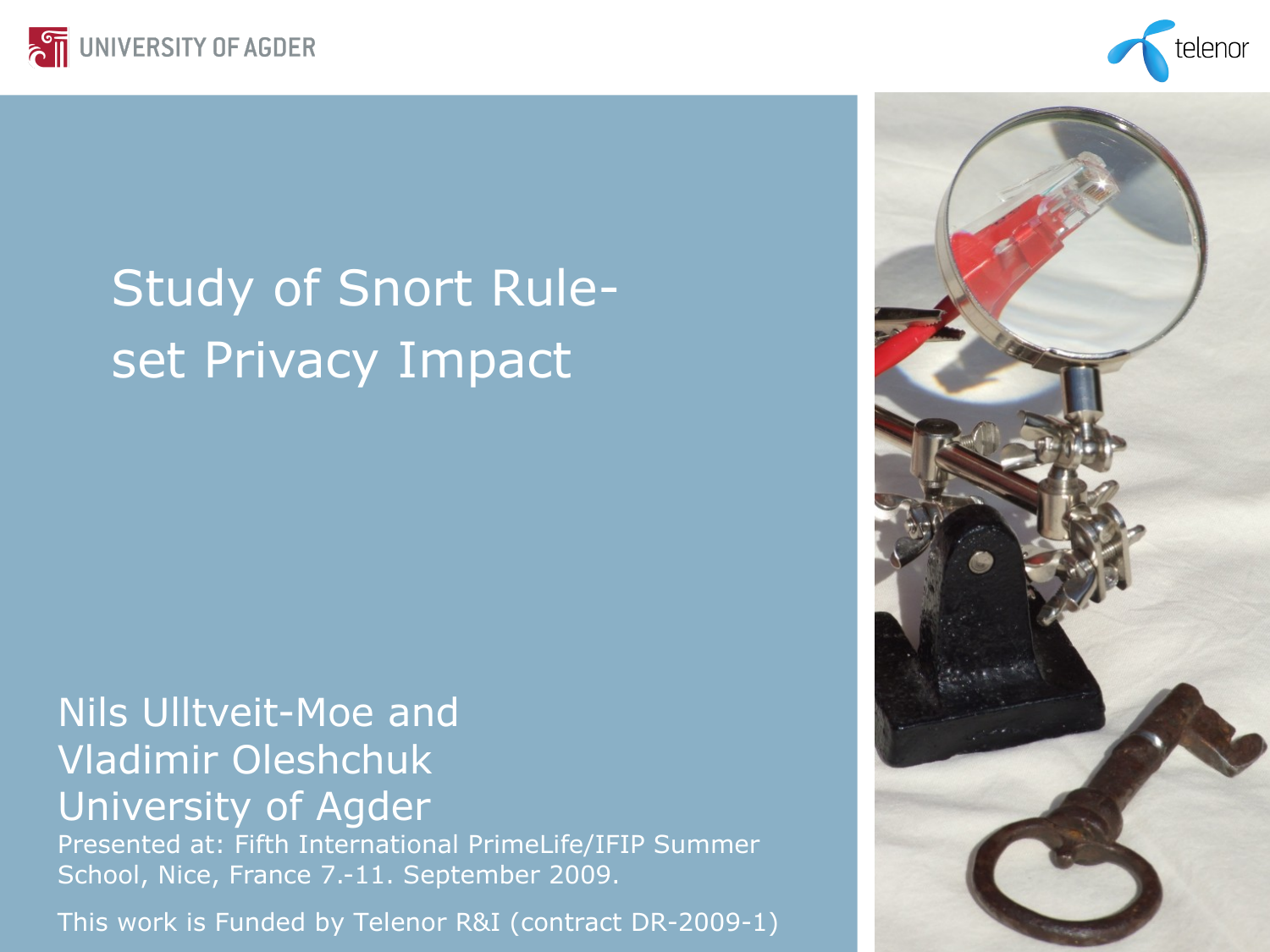



- Motivation
- Introduction to Intrusion Detection Systems
- Case Study of the Snort Community Rule-set
- Results
- Conclusion and Future Research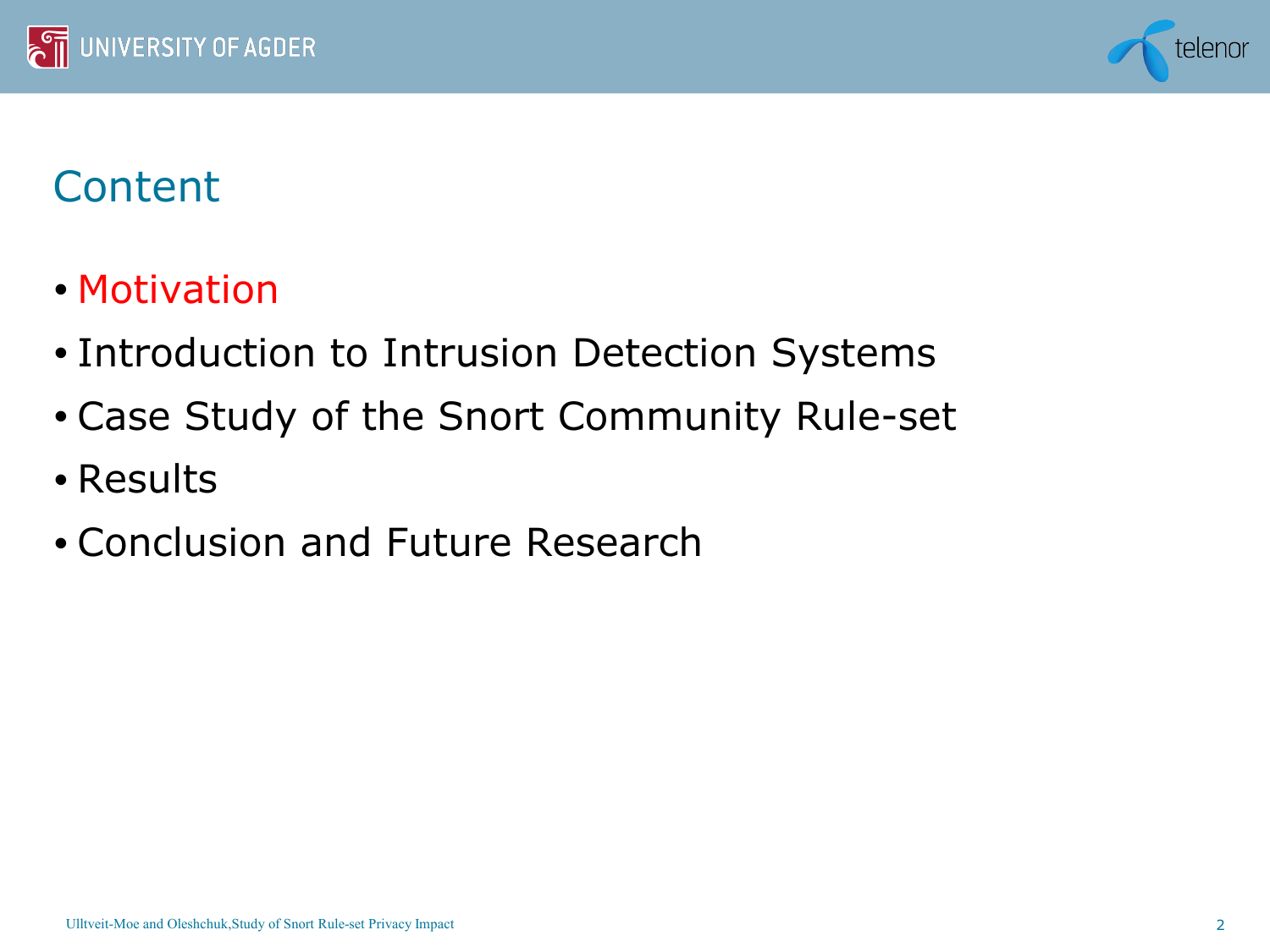



# Why is better privacy handling needed for network monitoring systems?

- *Norwegian scandal:* Minister of Defence reports the Defence Security Service (FOST) to the police for illegal surveillance of data traffic from the Government and the Royal Family.
- *Reason:* An employee in the Department of Justice got told off by FOST after *having surfed on pornographic pages...*
- FOST is responsible for *network security*, but they are not allowed to perform *surveillance* of data traffic.
- How can network monitoring organisations like FOST avoid such a scandal?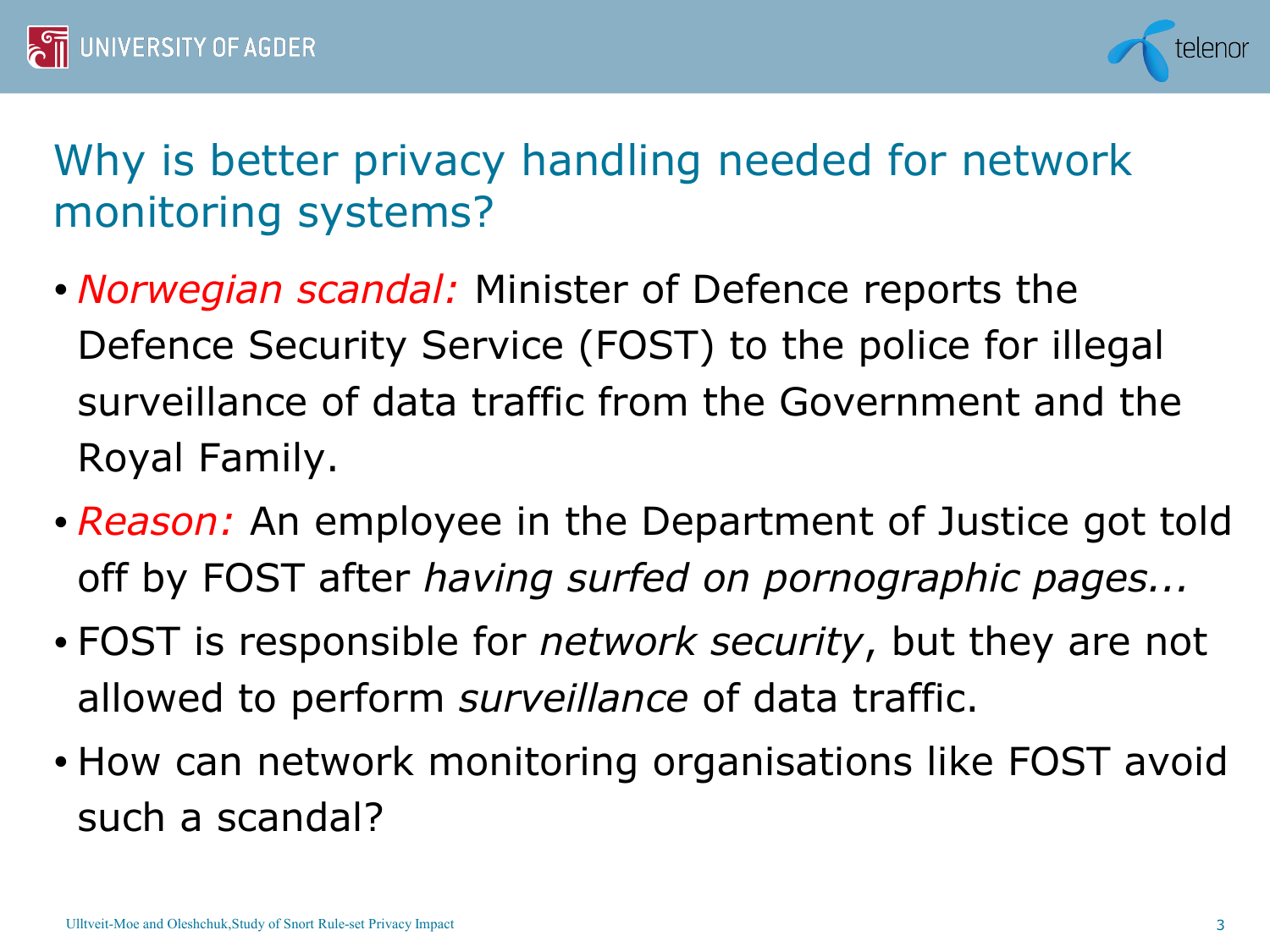



## What is needed?

- Better routines and methodologies for detecting potentially privacy violating IDS rules.
- Improved classification and handling of alerts from security incidents involving private or sensitive material.
- Privacy Ombudsman responsible for the privacy side of network monitoring.
- External certification authorities that can perform privacy impact assessments.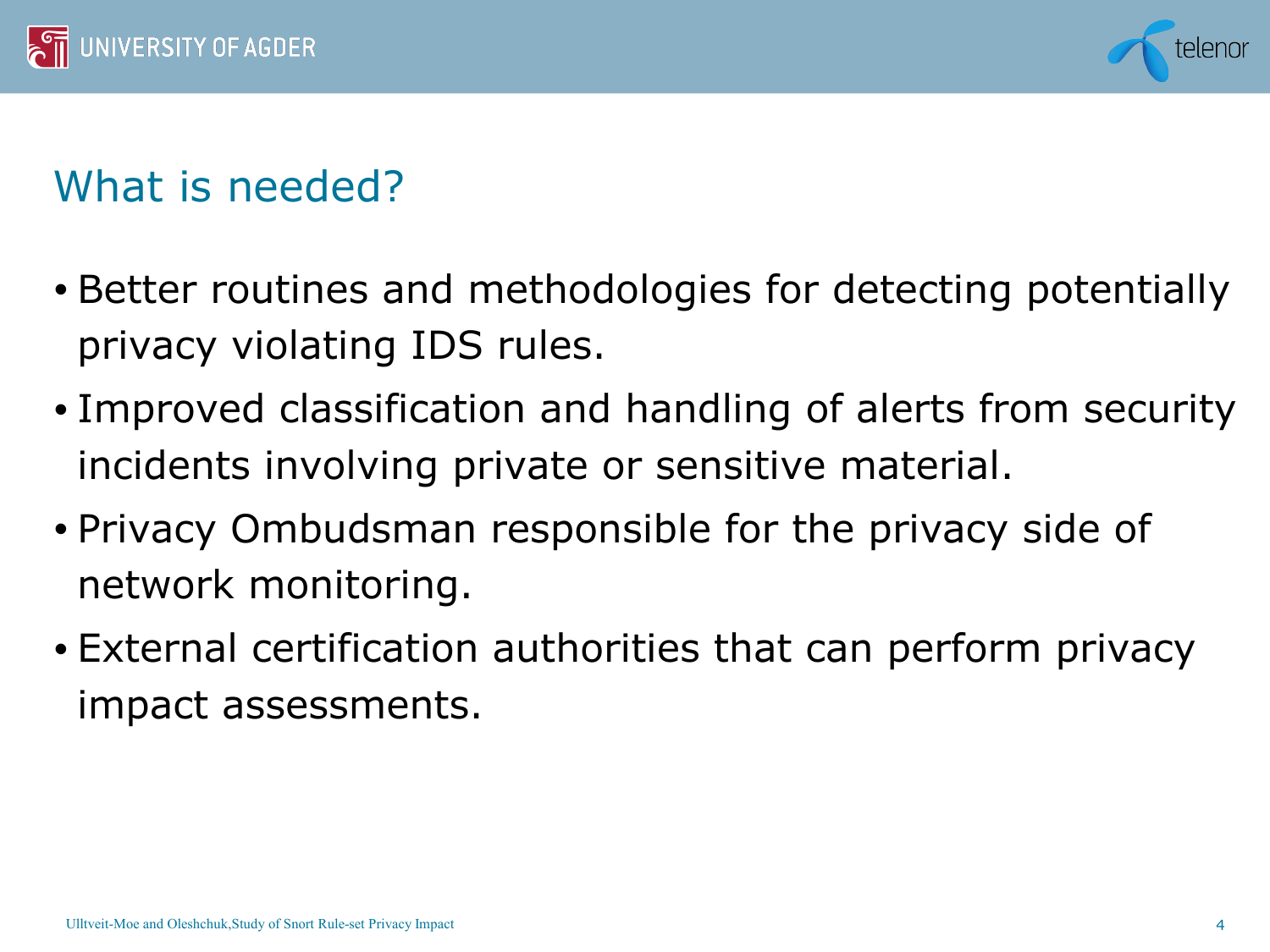



- Motivation
- Introduction to Intrusion Detection Systems
- Case Study of the Snort Community Rule-set
- Results
- Conclusion and Future Research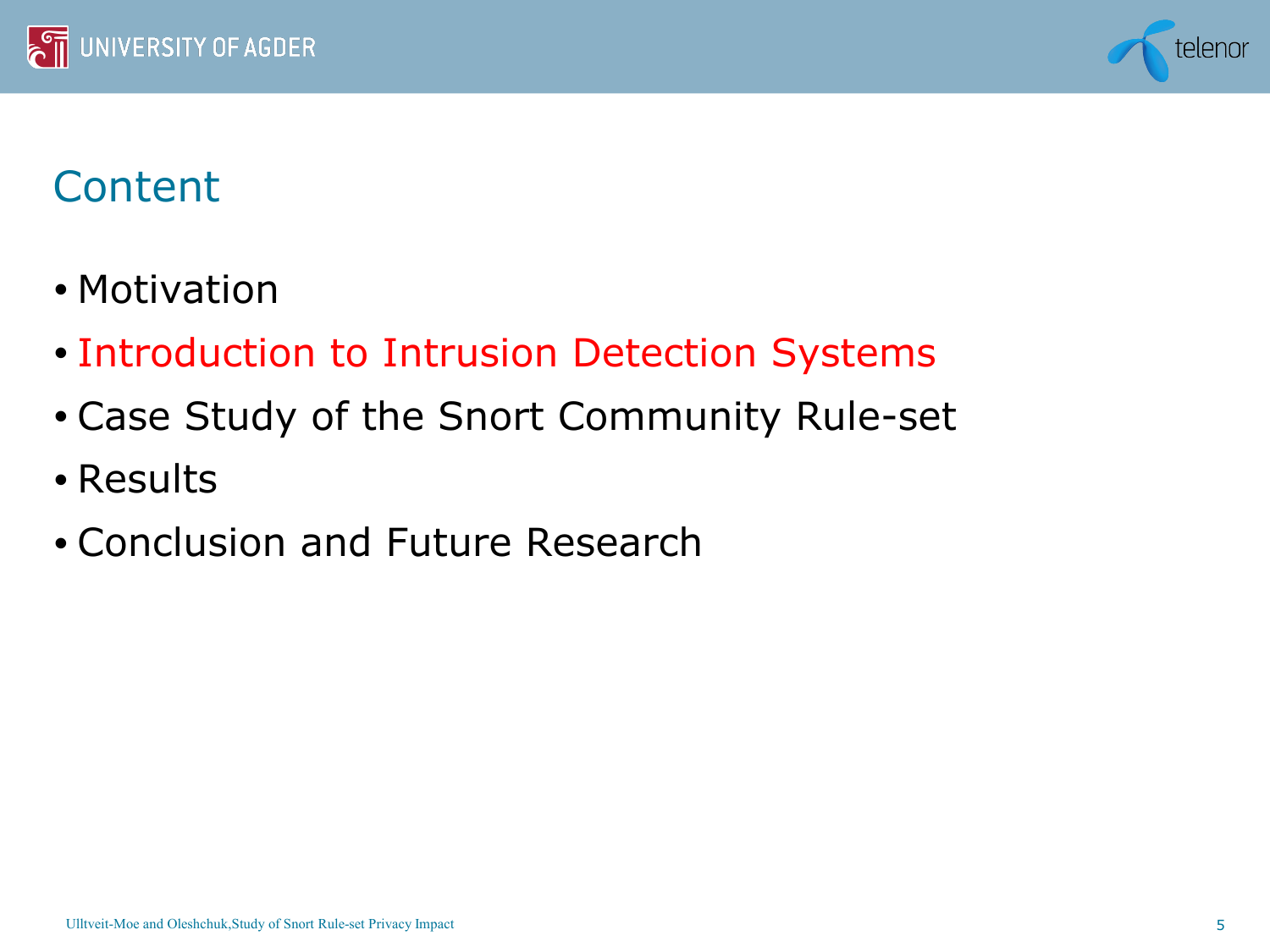



## How is intrusion detection being performed?

- Intrusion Detection Systems (IDSs) the Internet equivalent of a burglar alarm. Network monitoring is performed using *deep packet inspection*, which means that the following data can be investigated:
	- Packet header information;
	- Payload in each data packet;
	- Reassembled streams of data spanning several data packets;
	- Entire communication sessions between a client machine and a server.
- An alert is sent to a central console whenever a presumed malicious event is detected.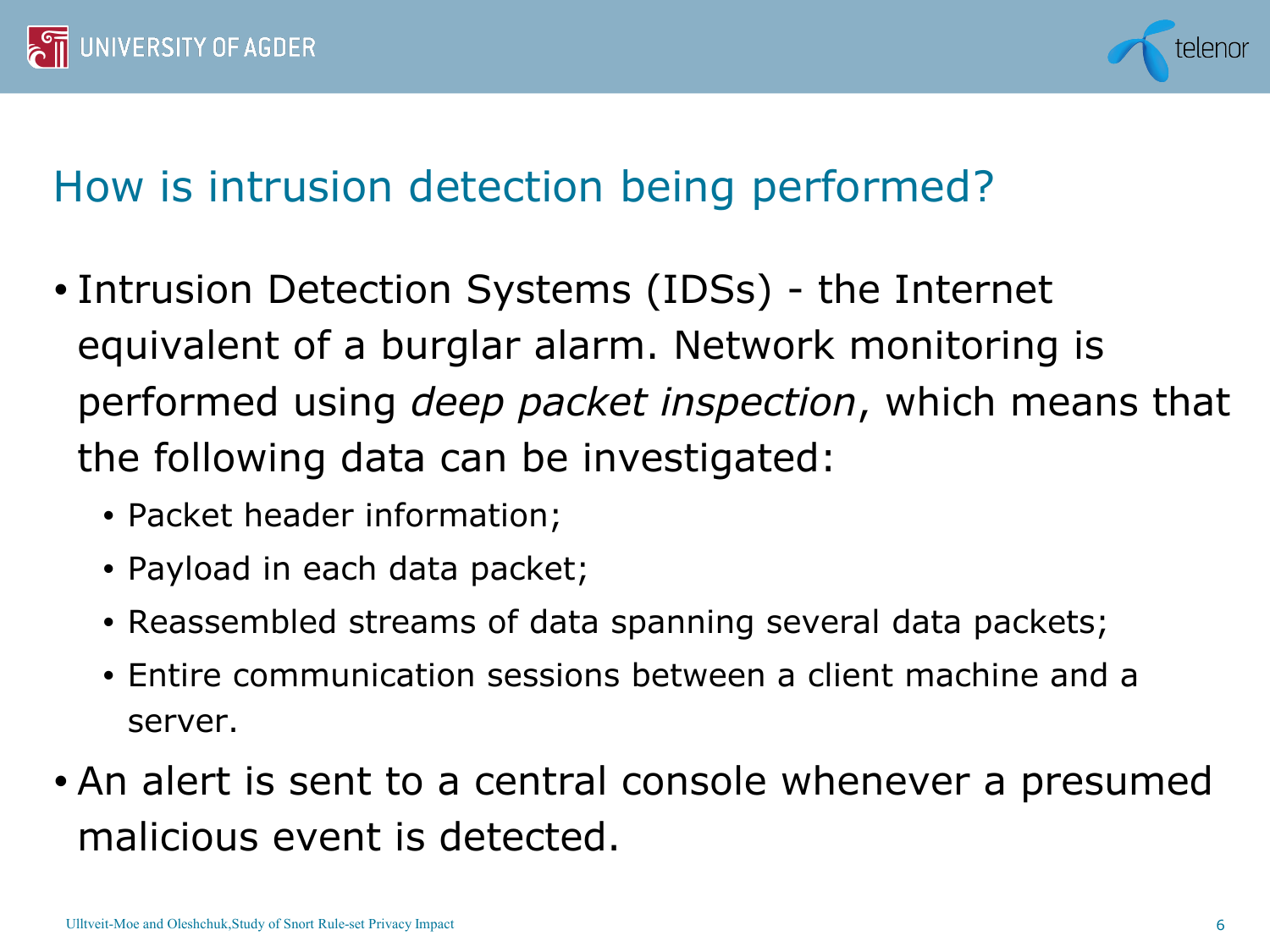

## Small IDS deployment

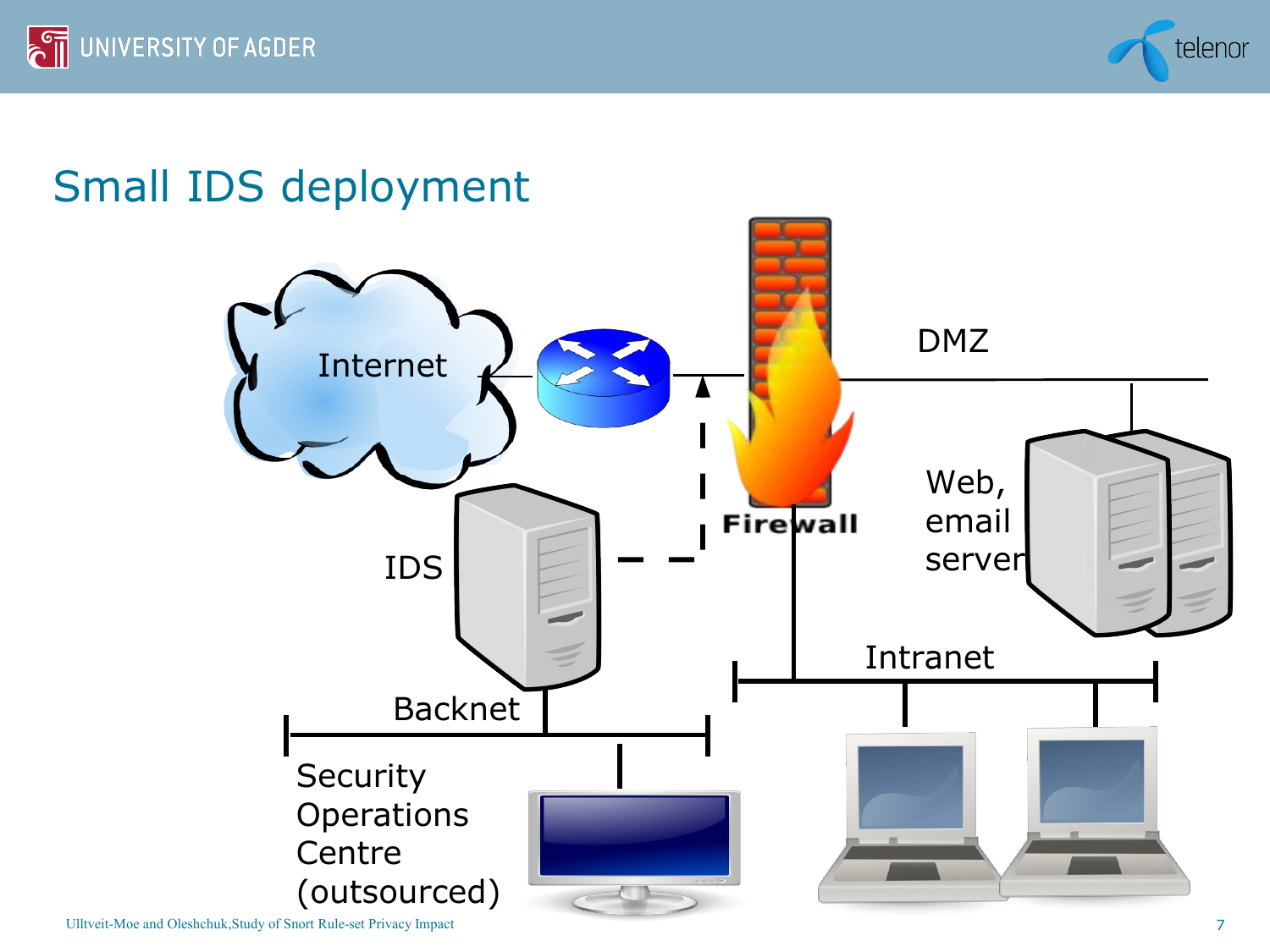

# Small IDS deployment

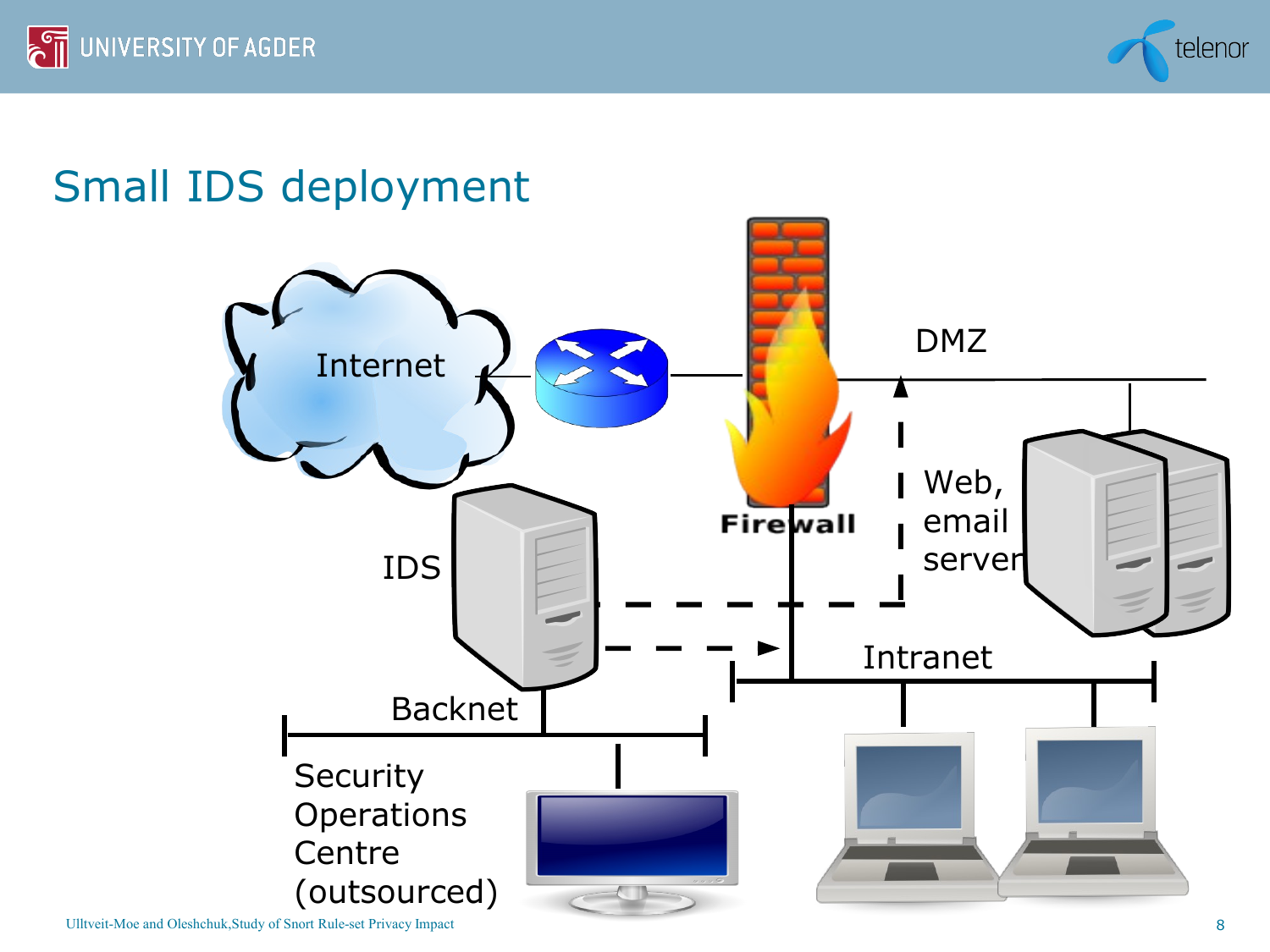

## Small IDS deployment

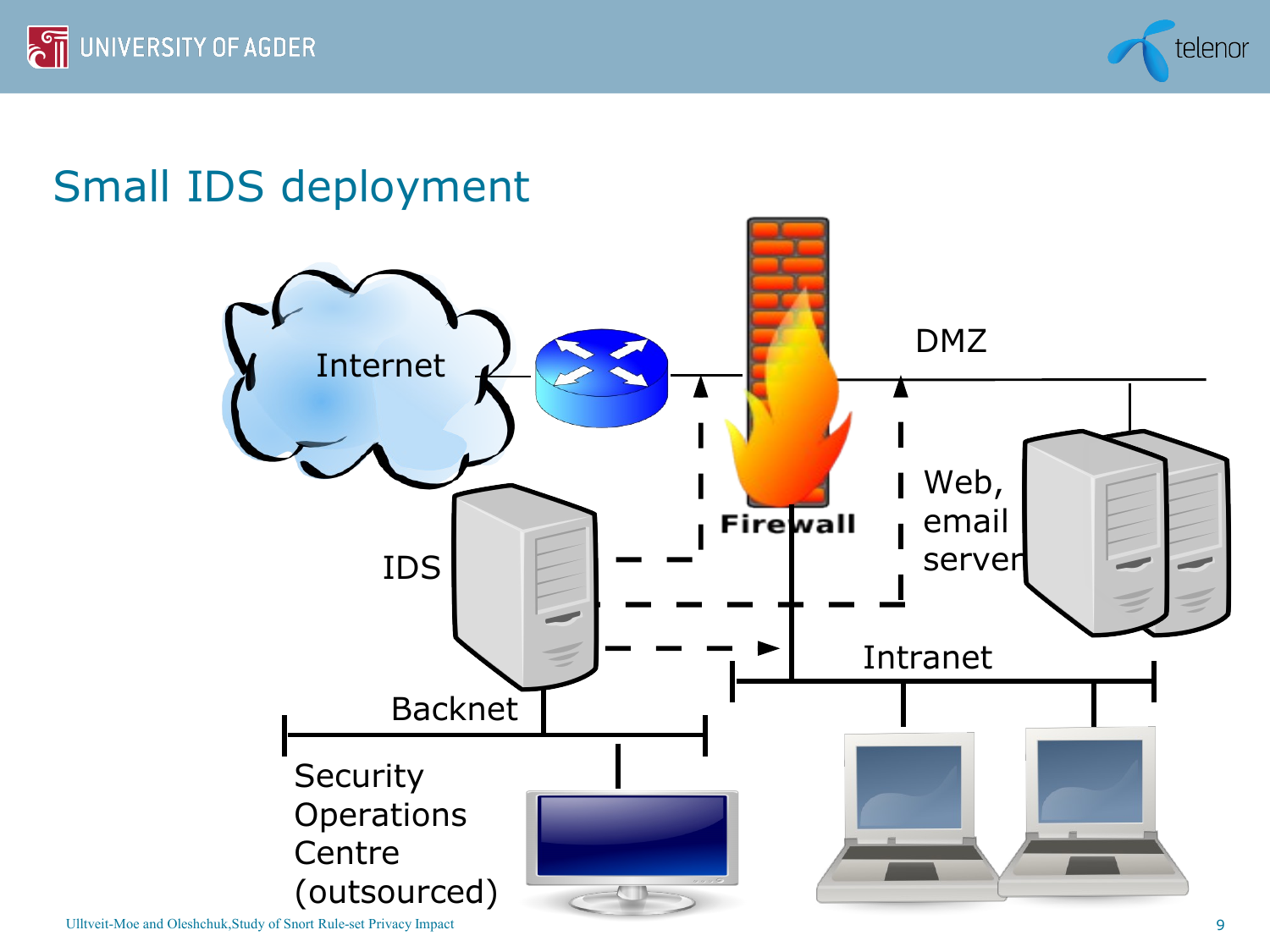



# Network Intrusion Detection Systems can have a significant privacy impact:

- Existing ruleset can be used to monitor:
	- peer-to-peer (P2P) file sharing;
	- download or streaming of multimedia files;
	- chat and instant messaging;
	- surfing to "inappropriate" web pages;
	- usage patterns in web shops;
	- or use of anonymisers (Tor).
- Research is therefore needed to:
	- *enhance* data privacy handling of IDS systems;
	- *quantify* expected data privacy impact;
	- *tune* the IDS rule set to minimise data privacy impact;
	- perform *automated testing* of data privacy impact.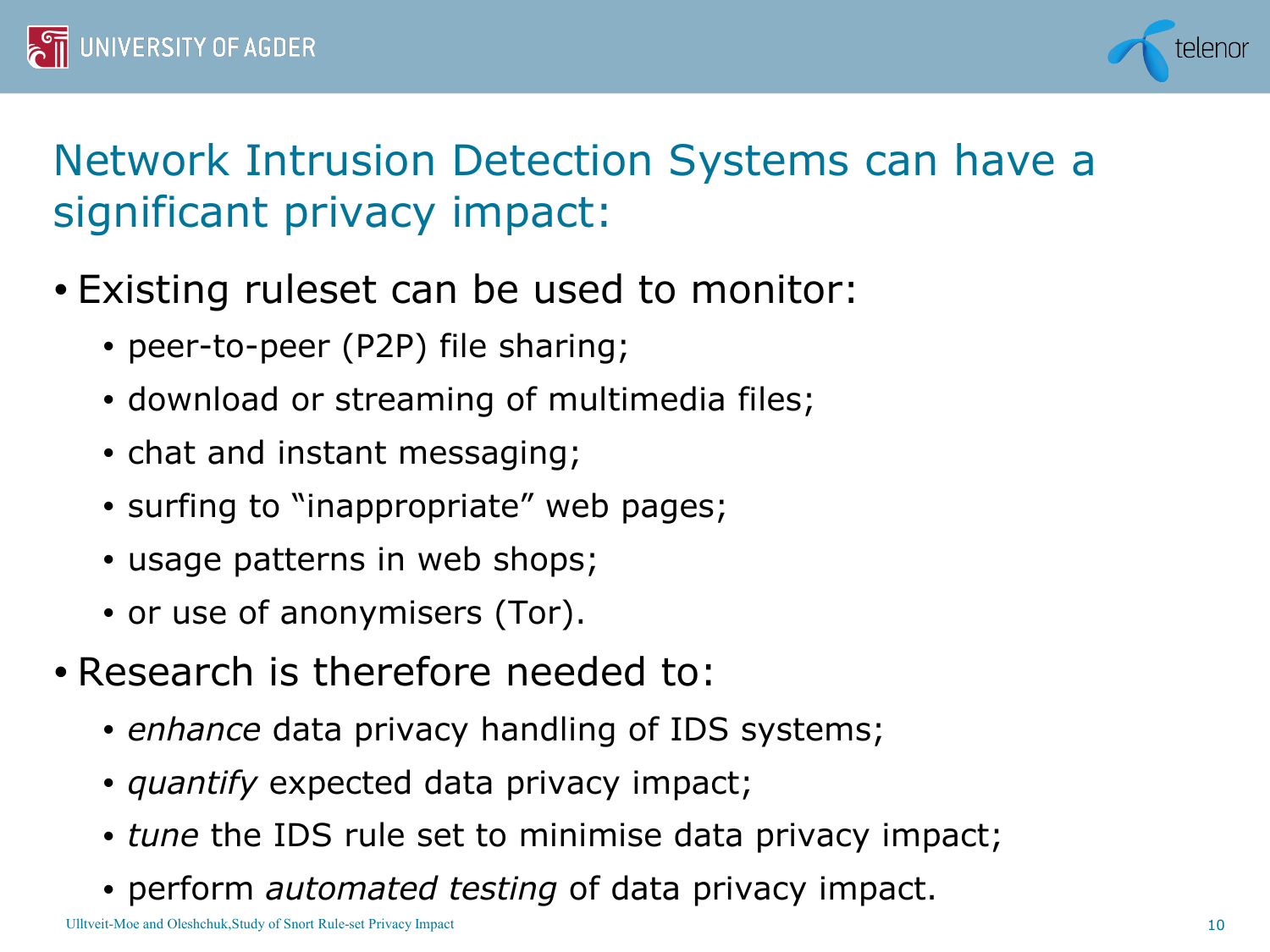



- Motivation
- Introduction to Intrusion Detection Systems
- Case Study of the Snort Community Rule-set
- Results
- Conclusion and Future Research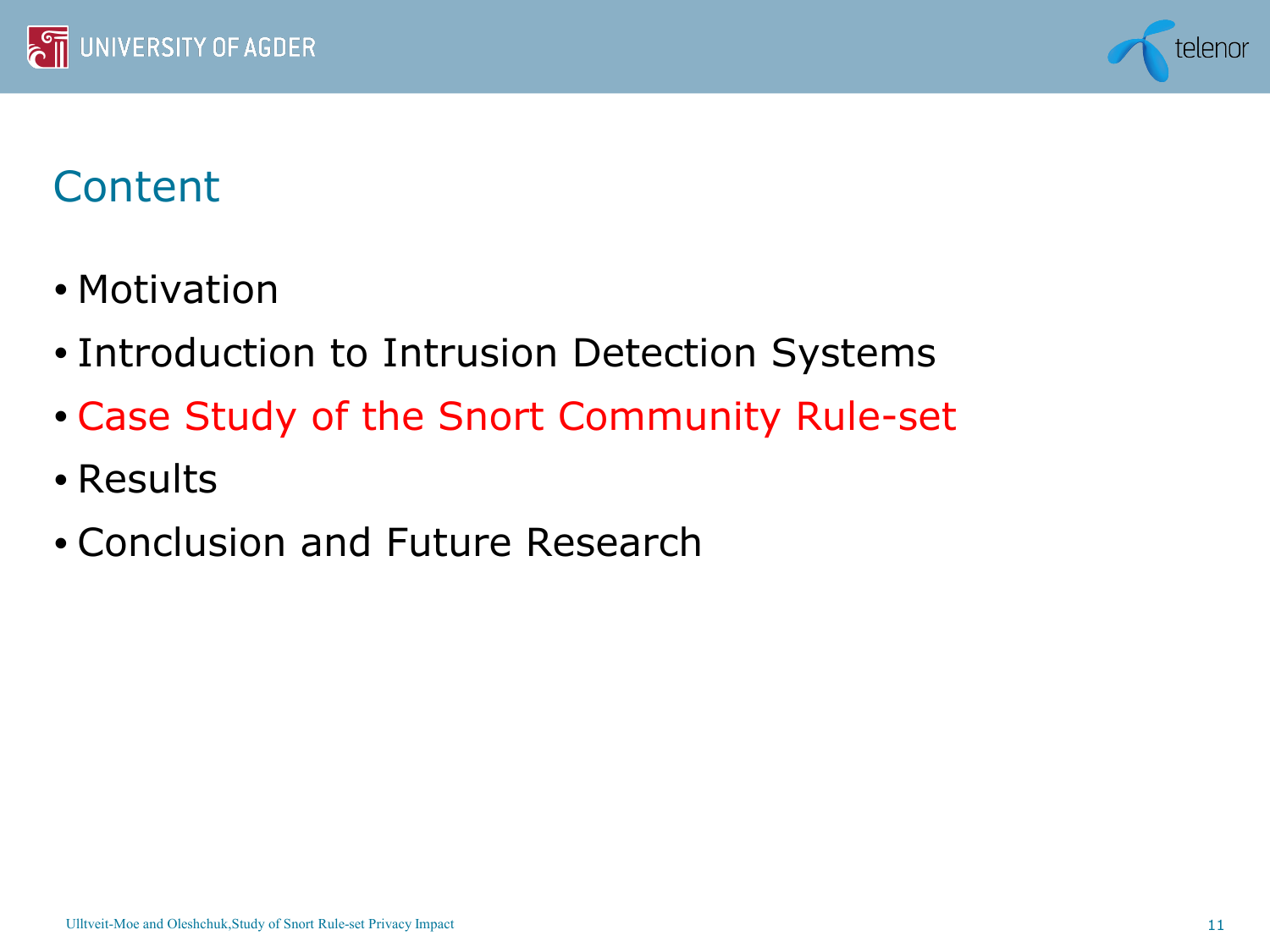



## Case study of the Snort Community rule set.

- 3669 rules were manually categorised into two categories:
	- *Privacy Violating* (PV) rules (291 rules);
	- and A*ttack* detection rules (3378 rules).
- Privacy violating rules:
	- Broad rules, monitors user behaviour or service usage that may be in violation with a stated usage policy.
	- Unspecific attack detection rules can also fall into this category.
- Attack detection rules:
	- Specific rules, expected to match *malicious traffic* only. Founded on known vulnerabilities (CVE, Bugtraq, Arachnids, McAfee, Nessus)
	- For example buffer overflow, SQL injection, XSS, backdoor, exploit...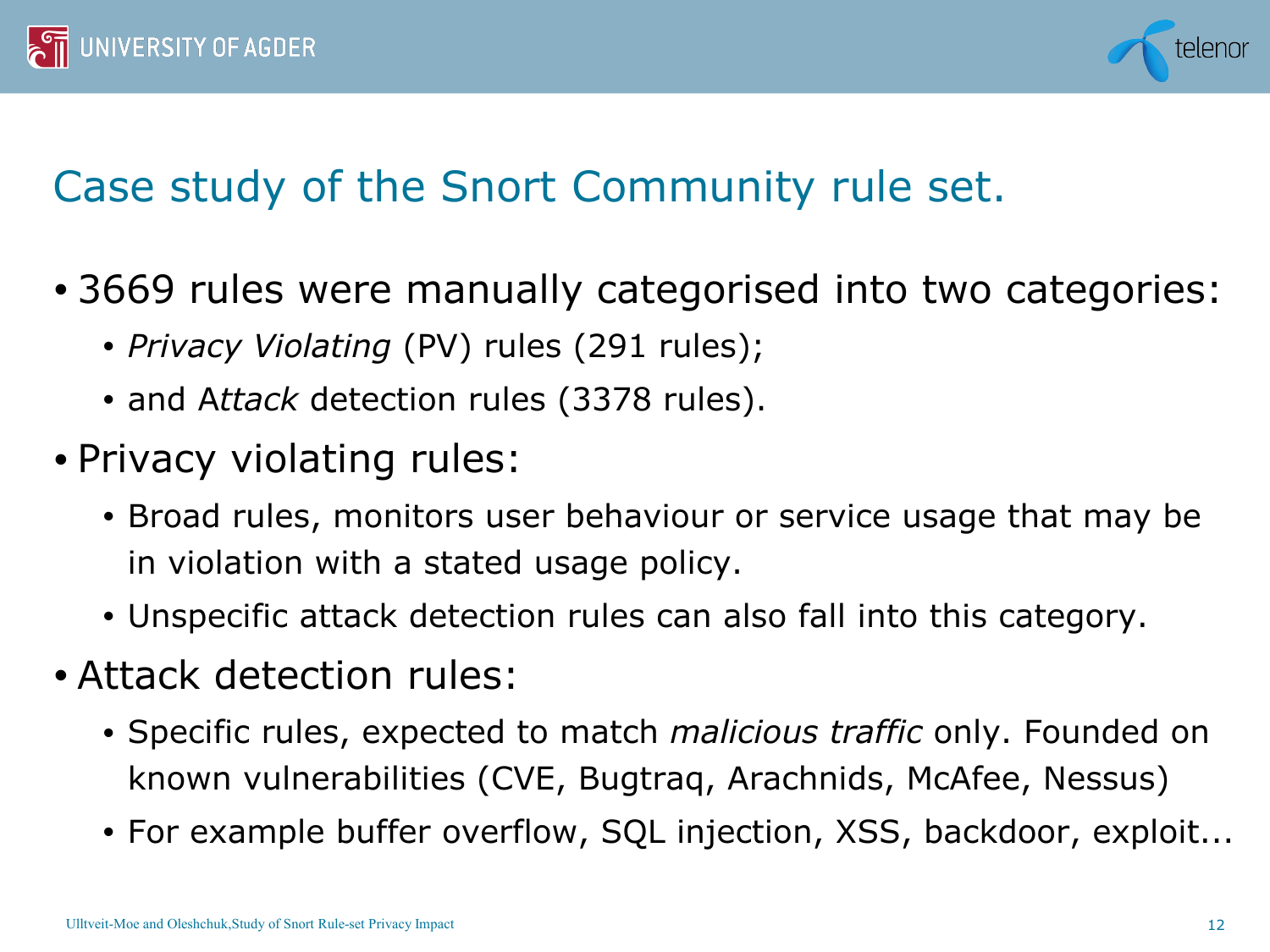



#### Security considerations

- Security interest takes precedence over privacy interests for rules triggering on malicious activities.
- Considered bad if insecure services are exposed on the Internet:
	- for example telnet, finger, rsh, rexec, rlogin and open file shares;
	- Also business critical services like database servers.
- Traffic to or from unexpected services is in general bad:
	- Often used by trojans, backdoors, worms and other malware.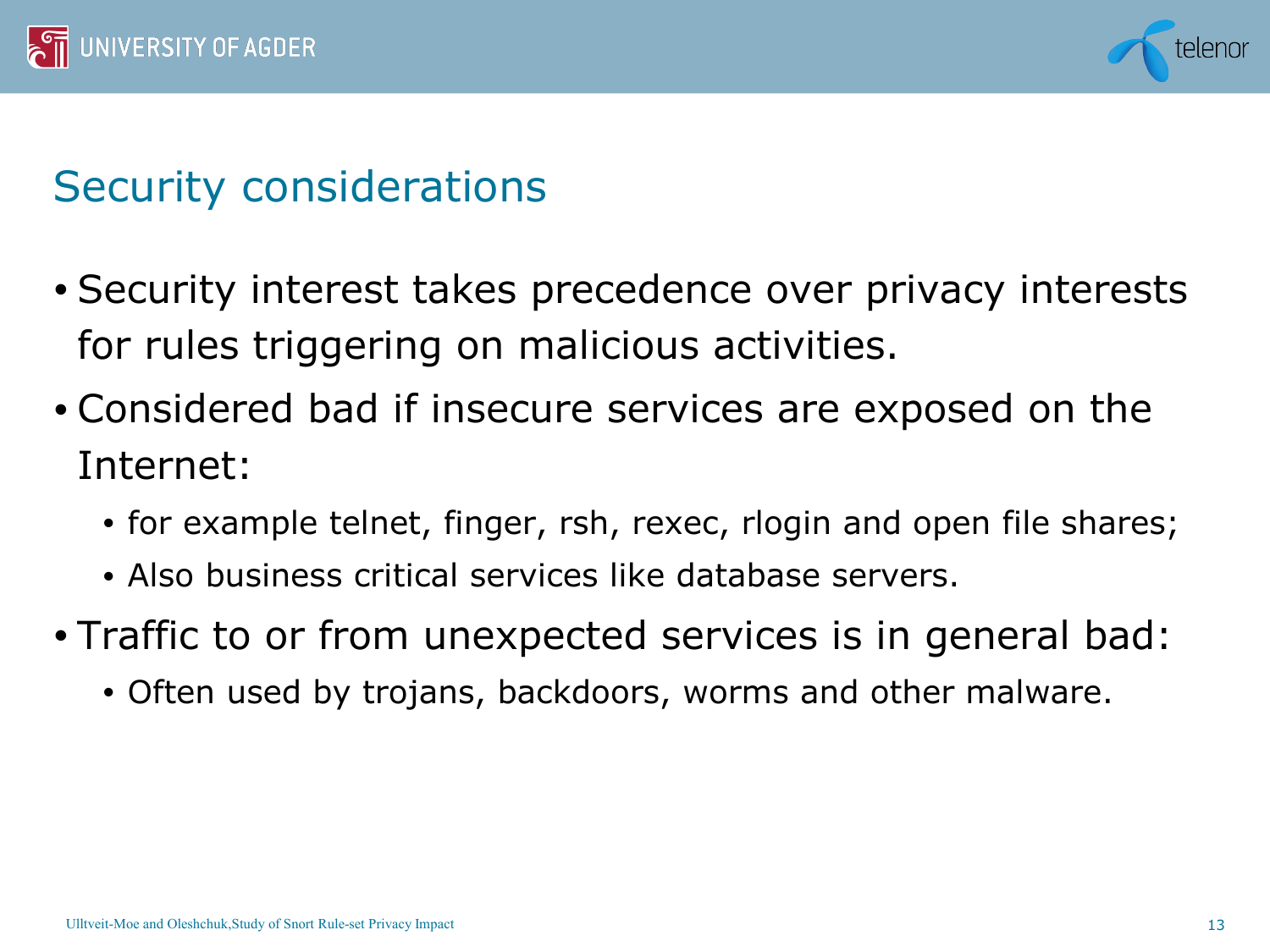



#### Attack detection rule example

```
alert udp $EXTERNAL_NET any -> $HOME_NET 1434 (\
msg:"MS-SQL Worm propagation attempt";\
content:"|04|"; depth:1;\
content:"|81 F1 03 01 04 9B 81 F1 01|";\ 
content:"sock";\ 
content:"send";\ 
reference:bugtraq,5310;\ 
reference:bugtraq,5311;\ 
reference:cve,2002-0649;\ 
reference:nessus,11214;\ 
reference:url,vil.nai.com/vil/content/v_99992.htm;\ 
classtype:misc-attack;\ 
sid:2003;\ 
rev:8;)
```
• Specific attack-matching rule, vulnerability references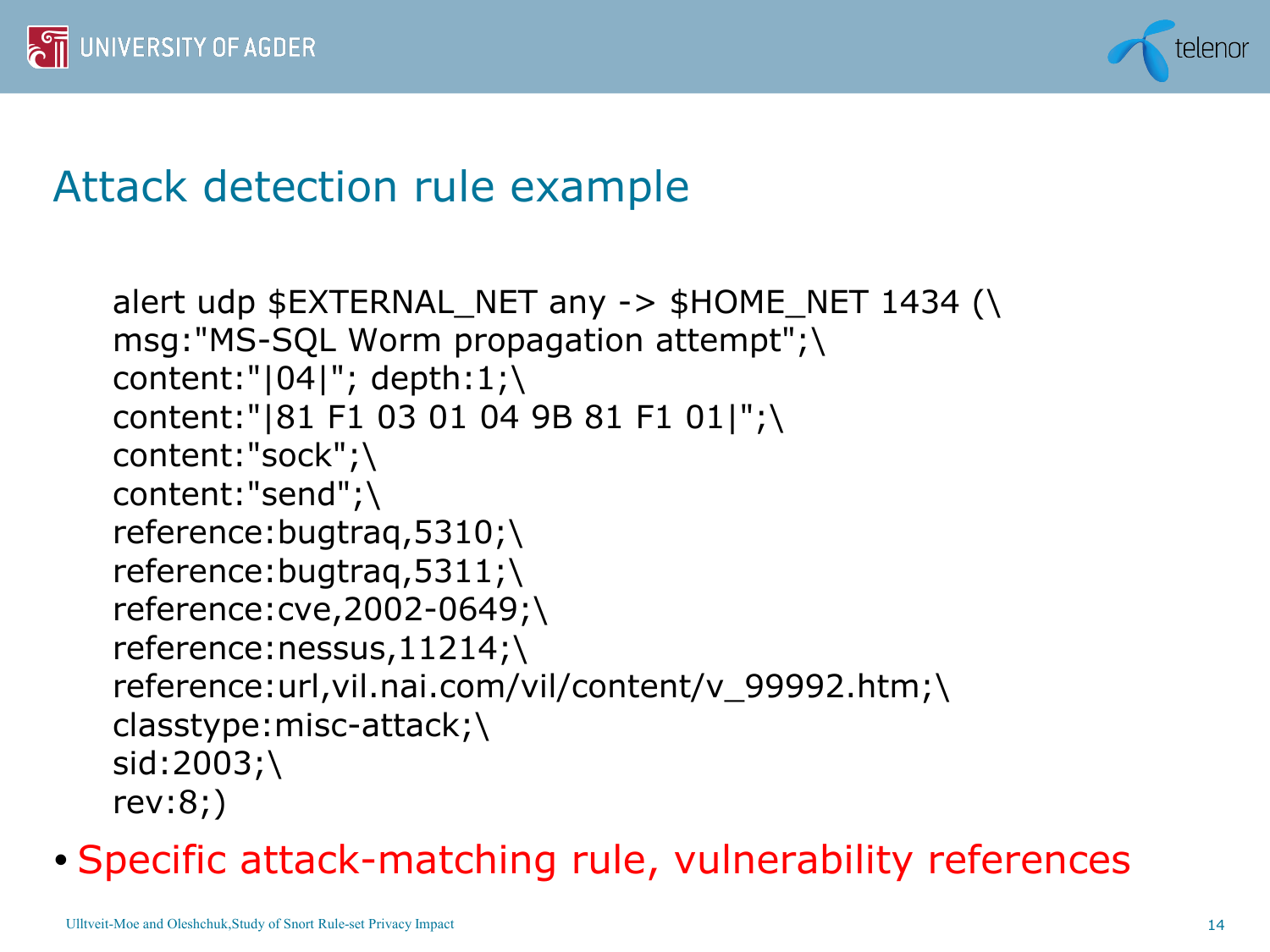



#### Privacy Violating rule example

```
alert tcp $EXTERNAL_NET 80 -> $HOME_NET any (\
msg:"MULTIMEDIA Windows Media download";\
flow:from server, established;\
content:"Content-Type|3A|"; nocase;\
pcre:"/^Content-Type\x3a\s*(?=[av])(video\/x\-ms\-(w[vm]x|asf)|
     a(udio\/x\-ms\-w(m[av]|ax)|pplication\/x\-ms\-wm[zd]))/smi";\ 
classtype:policy-violation;\ 
sid:1437;\ 
rev:6;)
```
- Broad rule
- Matches any downloaded Windows Media files via web
- No references to vulnerability sources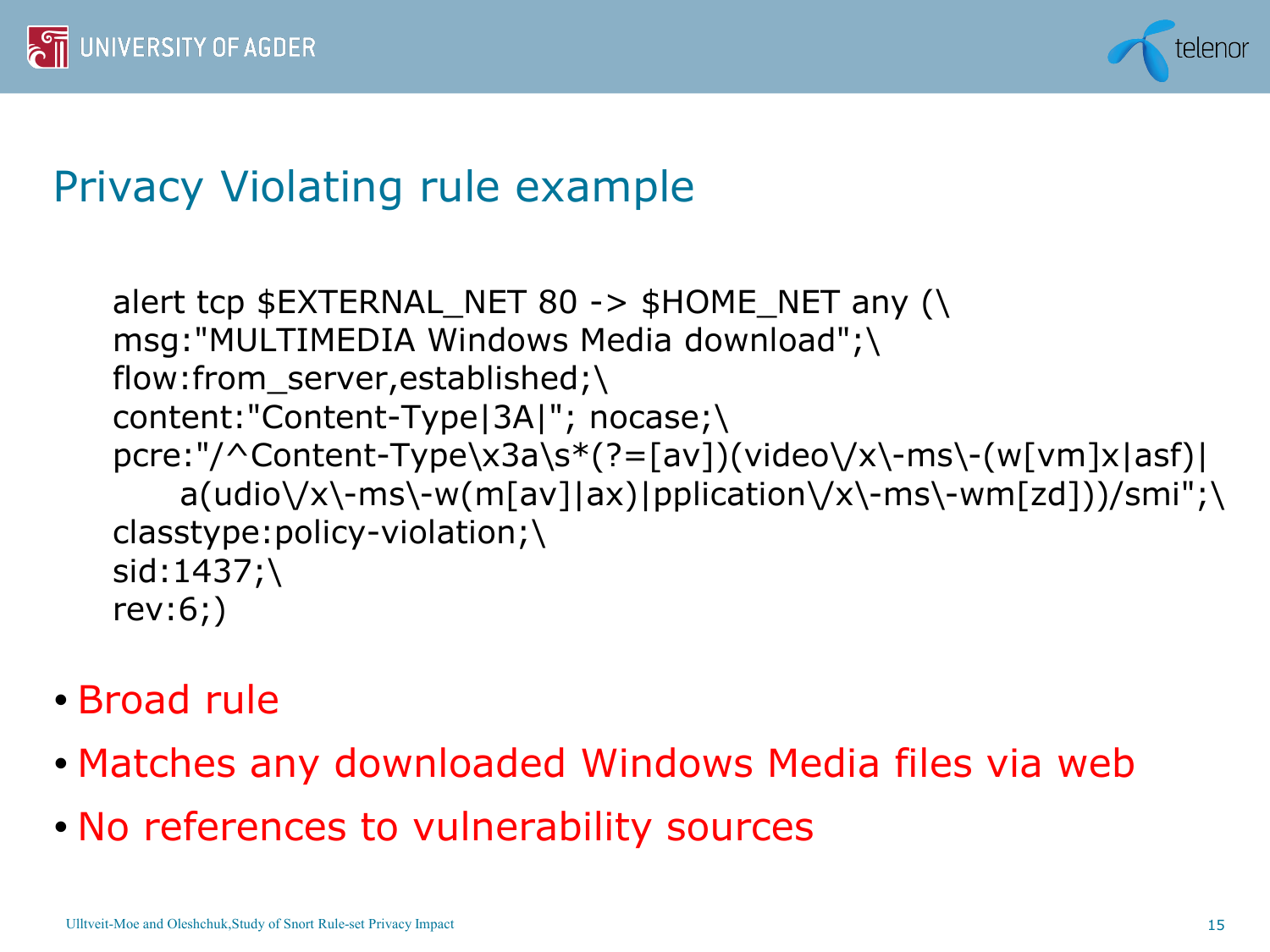



- Motivation
- Introduction to Intrusion Detection Systems
- Case Study of the Snort Community Rule-set
- Results
- Conclusion and Future Research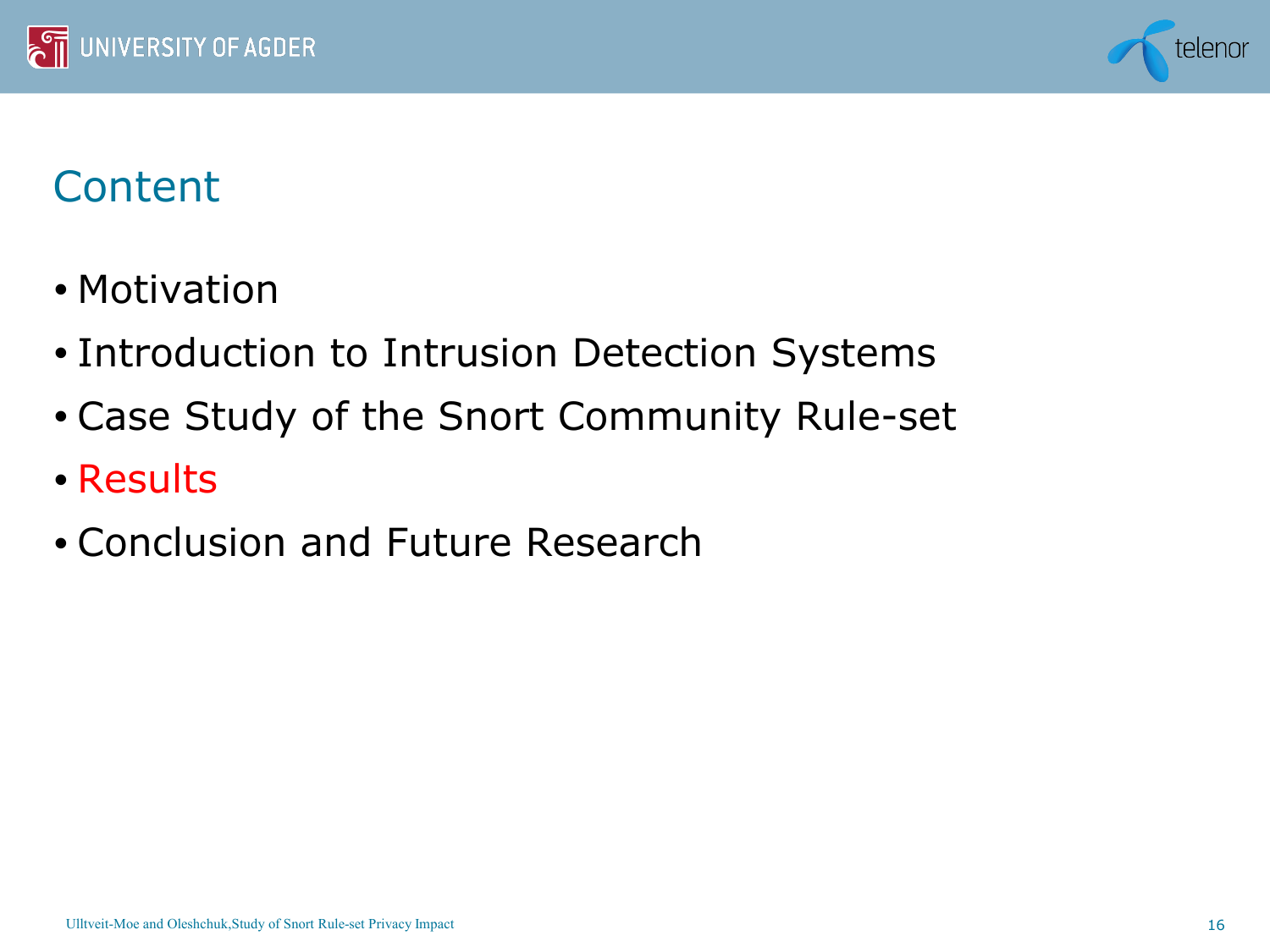



### **Results**

- Our paper focuses on privacy violating rules.
- We performed a case study using two different rule sets:
	- Full Snort rule-set
	- Default Snort rule-set (15 rule files with 285 rules disabled)

| <b>Rule set</b>  |     |      | Privacy Violating   Number of rules *)   % Privacy Violating |
|------------------|-----|------|--------------------------------------------------------------|
| All rules        | 291 | 3669 | $\sqrt{7.9\%}$                                               |
| Default rule-set | 177 | 3222 | 5.5%                                                         |

*\*) Note: wrong column name of Table 1 in short paper.*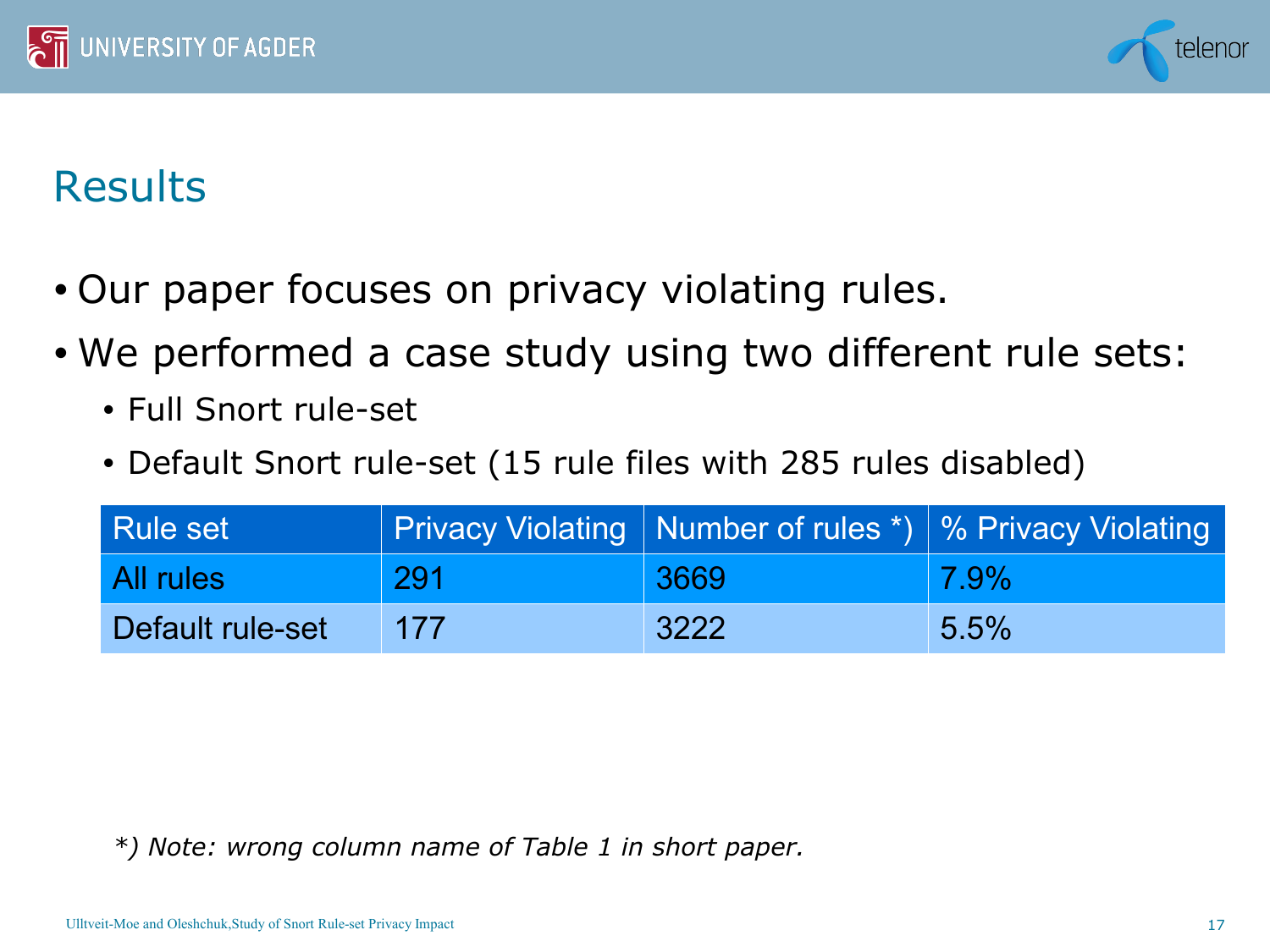

#### Privacy violations by class for *default* rule-set

| <b>Snort Class</b>       | <b>Rules</b> | Percent |
|--------------------------|--------------|---------|
| web-application-activity | 148          | 83.6%   |
| attempted-reconnaissance | 12           | 6.8%    |
| web-application-attack   | 7            | 4%      |
| protocol-command-decode  | 3            | 1.7%    |
| attempted-user           | 3            | 1.7%    |
| other                    | 4            | 2.2%    |

- 83% of the privacy violating rules in the default rule-set consists of web application activity monitoring.
- Monitors access to web mail, shopping carts etc.
- Often founded on known vulnerabilities.
- Problematic both from a *privacy* and *security* perspective.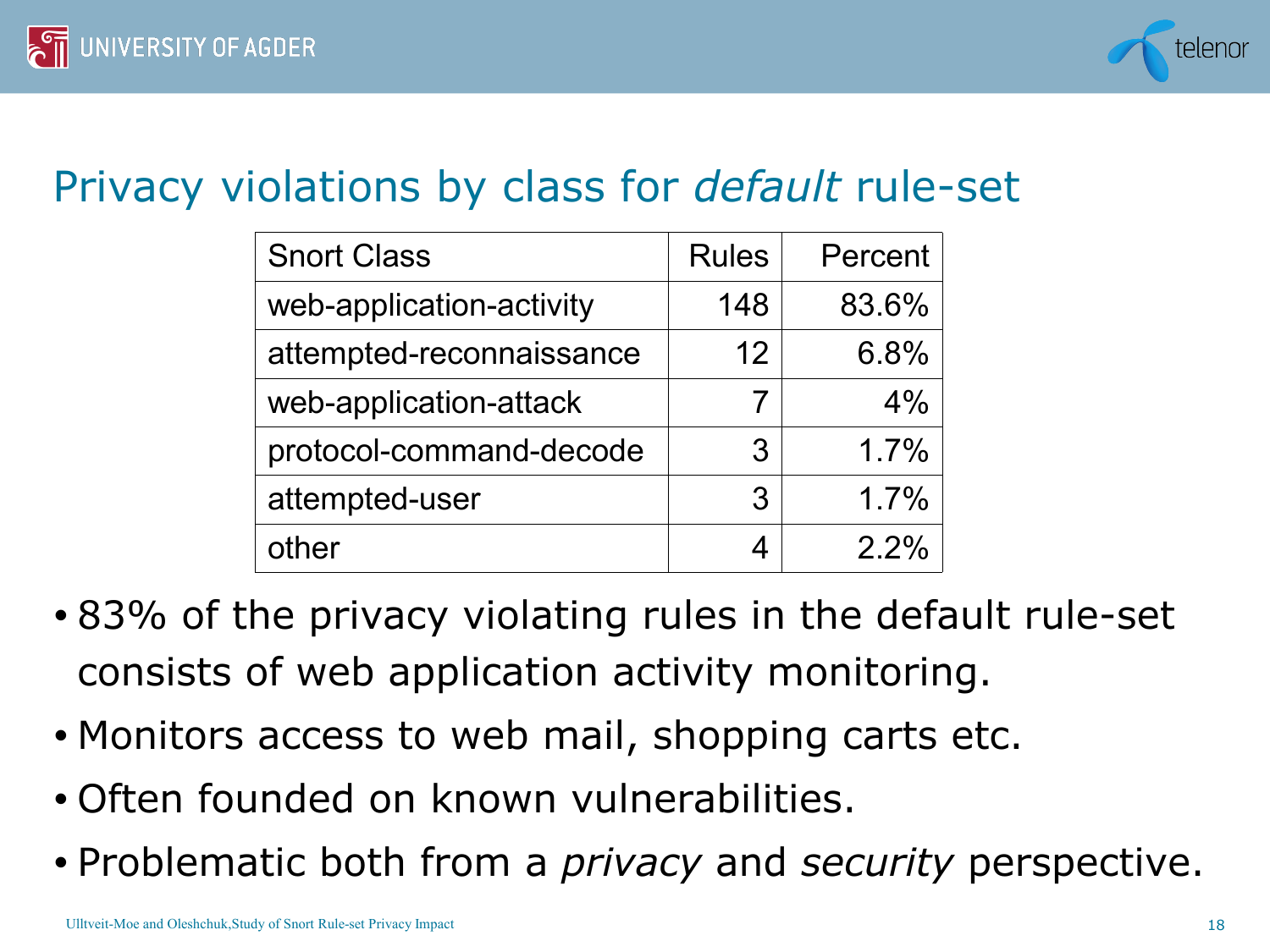

#### Privacy violations by class for *full* rule-set

| <b>Snort Class</b>       | <b>PV-Rules</b> | Percent |
|--------------------------|-----------------|---------|
| web-application-activity | 148             | 50.9%   |
| policy-violation         | 71              | 24.3%   |
| kickass-porn             | 30              | 10.3%   |
| misc-activity            | 14              | 4.8%    |
| attempted-reconnaissance | 12              | 6.8%    |
| web-application-attack   | 7               | 4%      |
| protocol-command-decode  | 3               | 1.7%    |
| attempted-user           | 3               | 1.7%    |
| other                    | 4               | 2.2%    |

- 3 additional classes with privacy violating rules in full set:
	- $191$  attack rules).<br>Ulltveit-Moe and Oleshchuk,Study of Snort Rule-set Privacy Impact 19 • policy-violation (71 privacy violating, 9 attack rules); pornography (30 privacy violating rules); and misc-activity (14 privacy violating,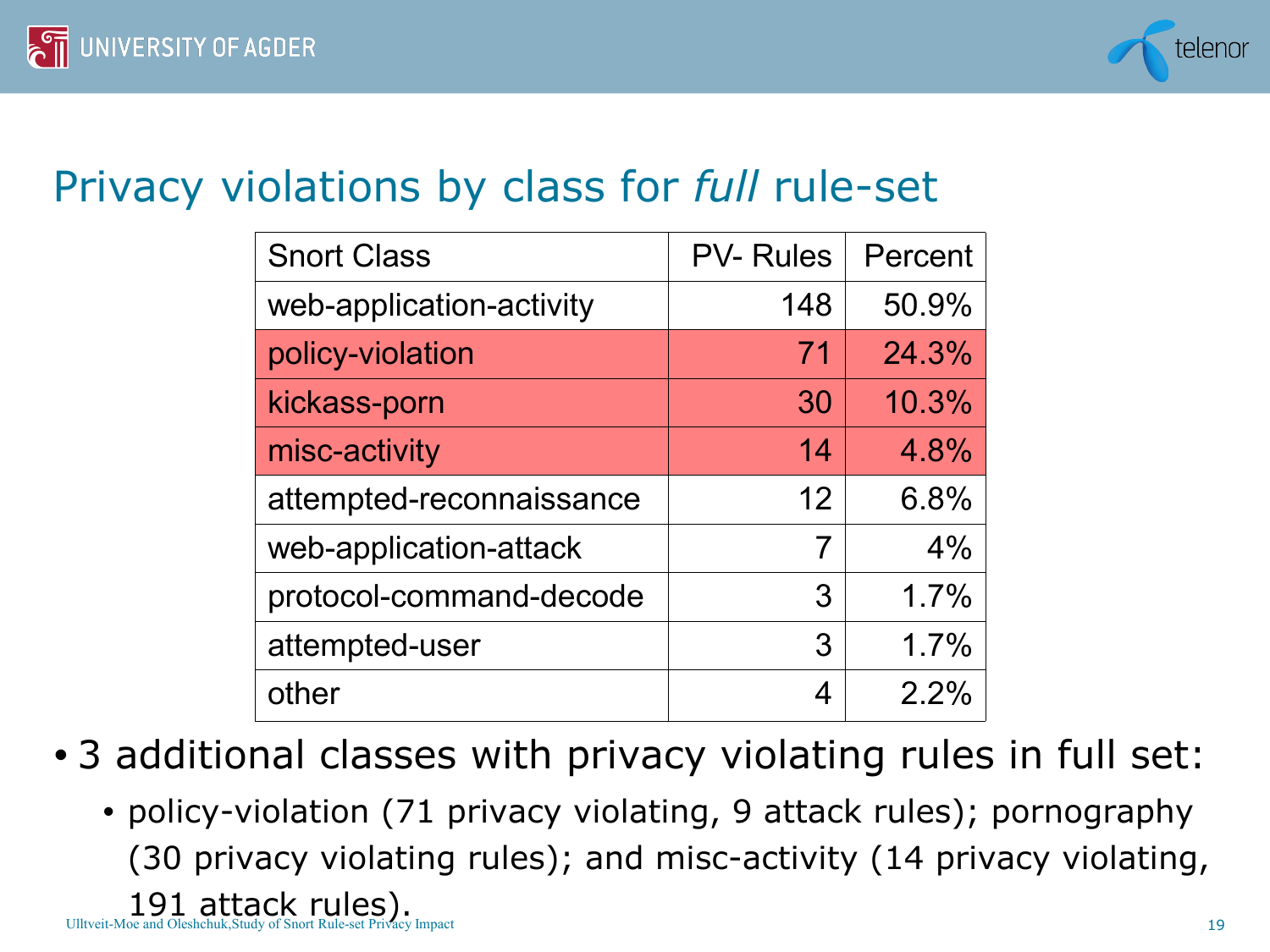



#### **Observations**

- Web application activity monitoring cause most privacy violating rules in both rule sets.
	- Problematic both from a *privacy* and *security* perspective.
	- For example monitoring VP-ASP webshop activity.
	- or Outlook .eml files. (Rule due to the Nimda worm)
- Rule files that by default are disabled contain many privacy violating rules detecting for example: *chat*, *pornography*, *peer-to-peer* and *multimedia* streaming or download.
- Even traffic to *Tor anonymisers* can be monitored...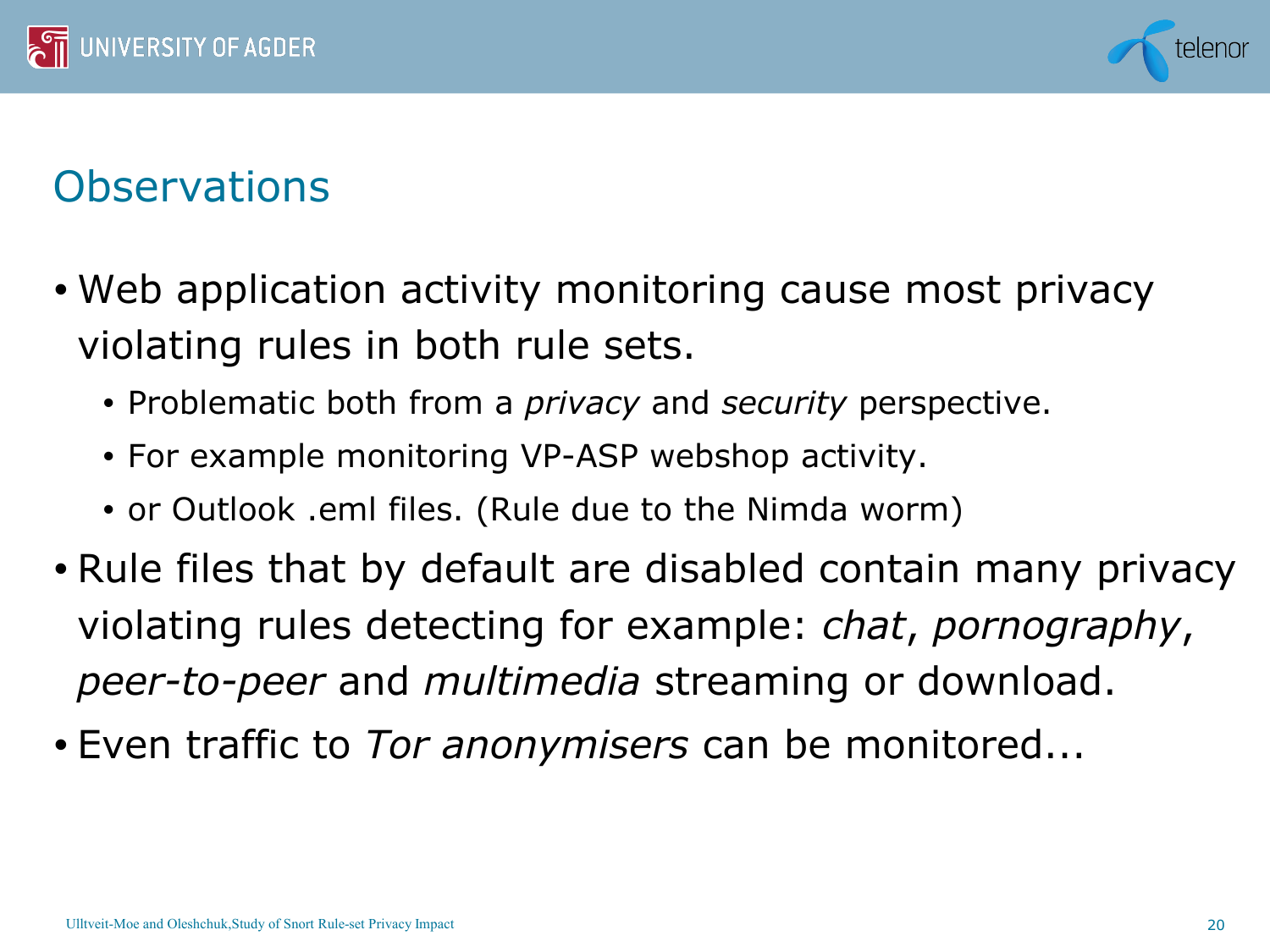



- Motivation
- Introduction to Intrusion Detection Systems
- Case Study of the Snort Community Rule-set
- Results
- Conclusion and Future Research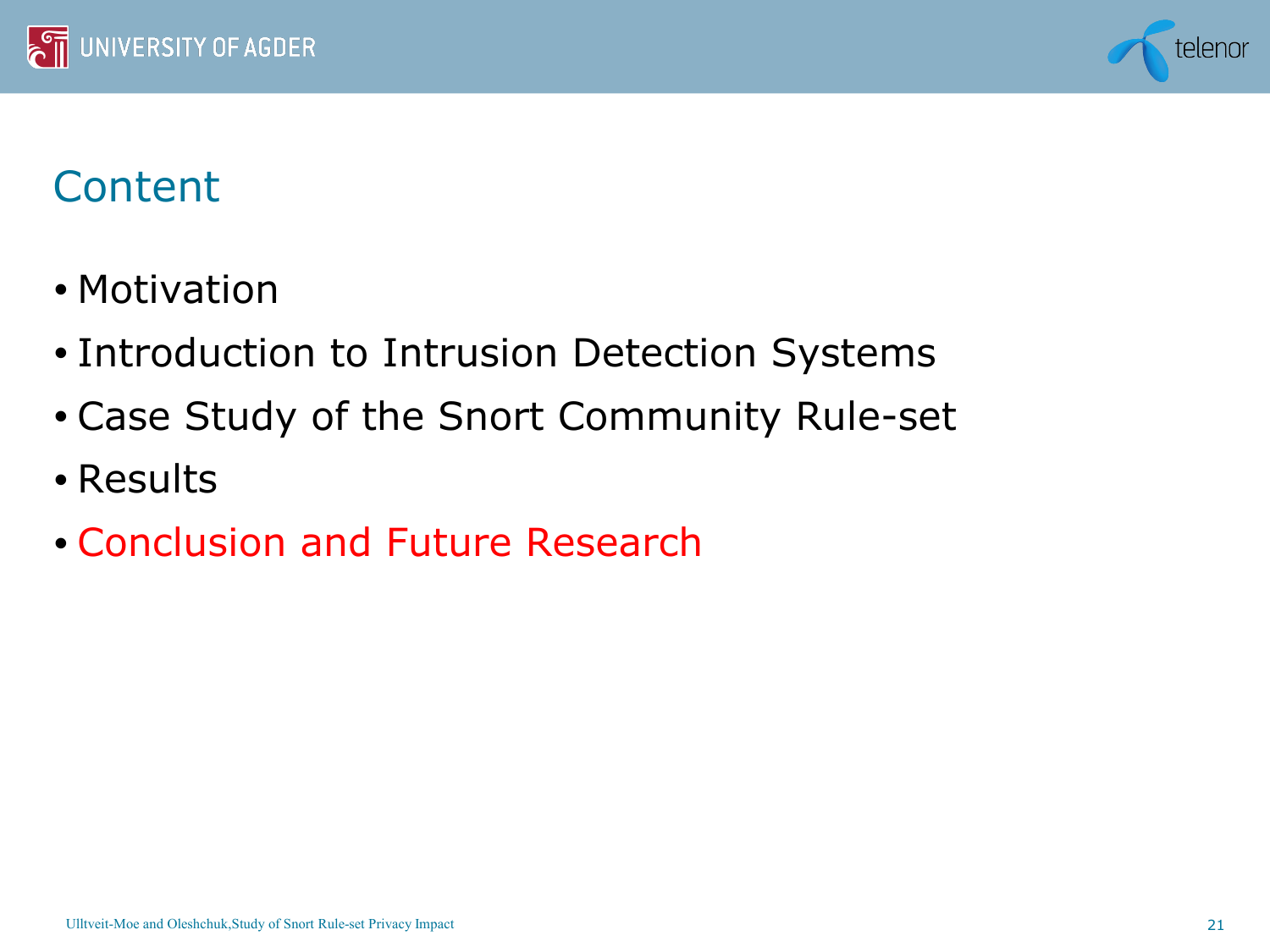



## **Conclusion**

- The default Snort rule-set contains significantly less privacy violating rules than the full rule-set.
- A concerning class of rules is *web-application-activity,* which to a large degree monitors ordinary user behaviour on the web.
	- Its lack of rule specificity is also a security risk, due to the risk of being swamped by false alarms.
	- Often founded on known vulnerabilities sources (CVE, BugTraq etc.)
- Only half as many privacy violating *policy-violation* rules as *web-application-attack* rules.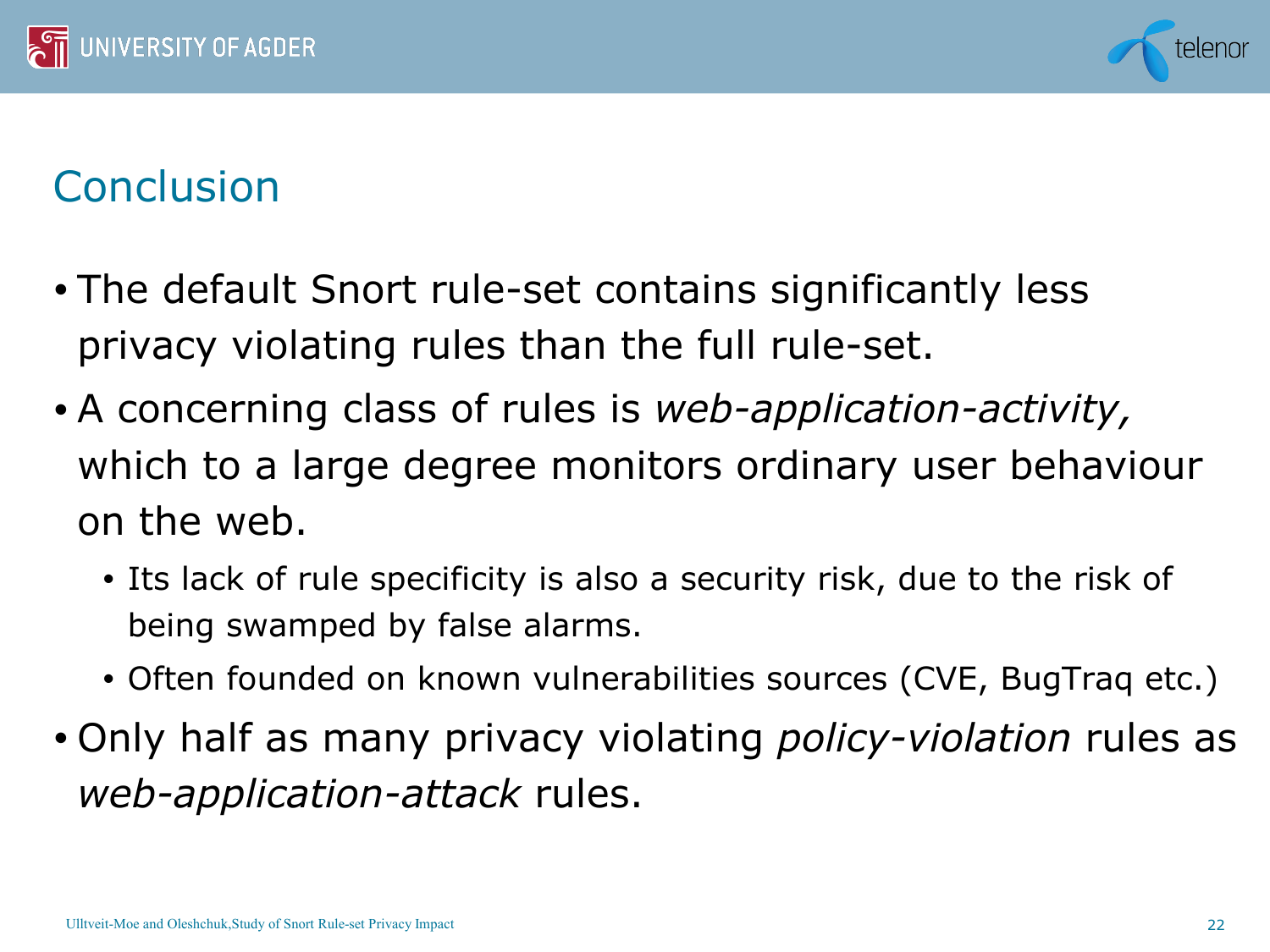



## Further research on privacy violations in IDS rule-set

- This short paper analyses the privacy-invasiveness according to the *classtype* attribute of Snort rules.
- A limitation with our case study, is that it is based on a *subjective* manual categorisation.
- It would be useful to reach consensus on *objective* criteria for categorising IDS rules as *attack-* or *privacy violating* rules.
- Further research is needed on how to deal with rules where privacy and security objectives are in conflict.
- How to deal with IDS rule ageing.